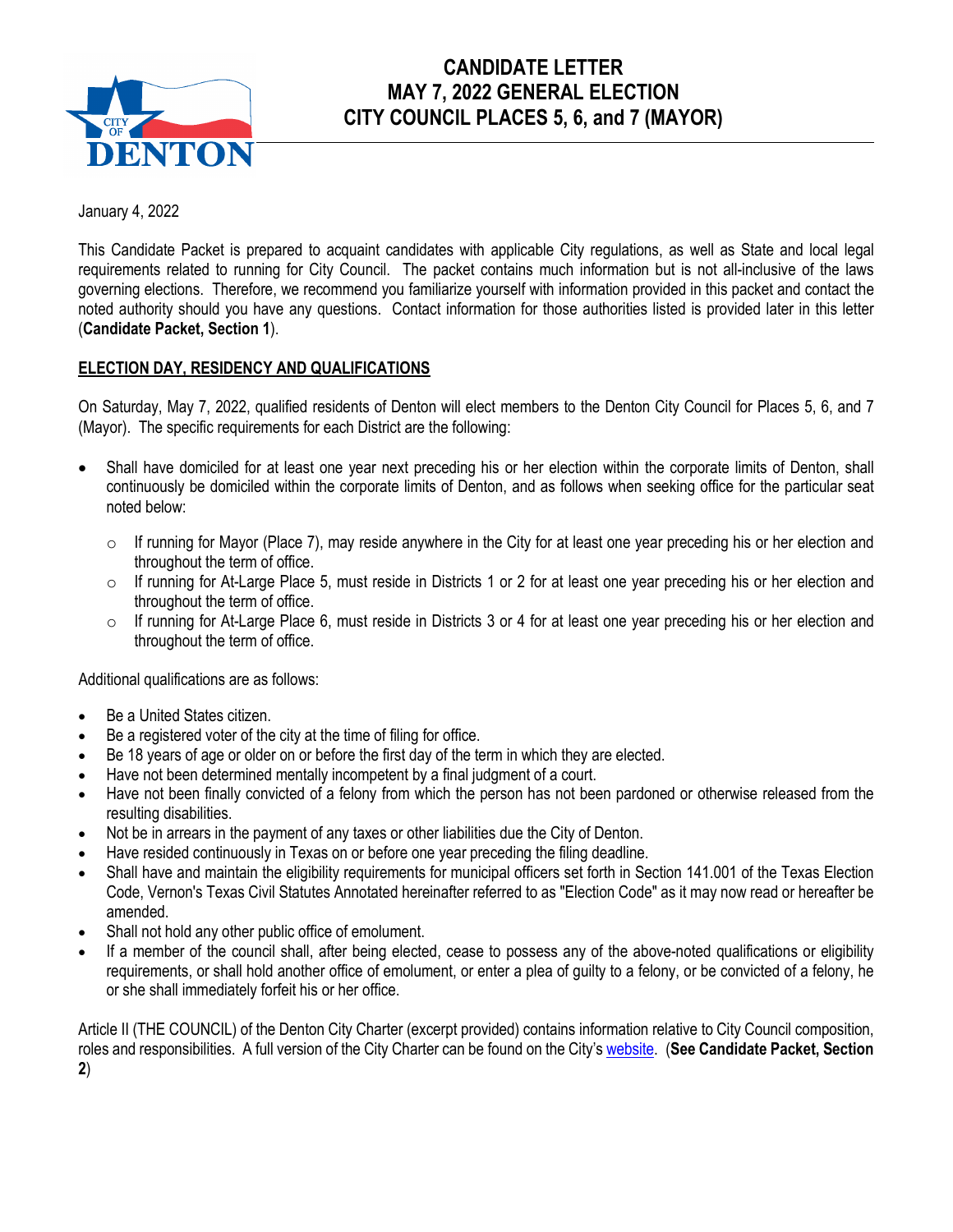City Council Candidates May 7, 2022 General Election Page 2 of 7



Article III (NOMINATIONS AND ELECTIONS) of the Denton City Charter (excerpt provided) covers the annual order/regulation of elections, application for candidacy and runoff elections. A full version of the City Charter can be found on the City's [website.](https://library.municode.com/tx/denton/codes/code_of_ordinances?nodeId=PTICH_ARTIIINOEL) (**See Candidate Packet, Section 3**)]

# **IMPORTANT DATES/CALENDAR**

- CANDIDATE ELECTION CALENDAR OF IMPORTANT DATES City Secretary's Office [Provides important dates related to the May 7, 2022 General Election. (**See Candidate Packet, Section 4**)]
- DRAWING FOR BALLOT POSITION City Secretary's Office

[The Texas Election Code requires the order in which candidates are listed on the ballot be determined by a drawing. The drawing will be held at 11:00 a.m., **Monday, February 28, 2022**, in the City of Denton Council Chamber, [215 E. McKinney.](http://mapq.st/3m3dJHc) The candidate or their representative may draw for the ballot position. If a candidate or representative is not at the drawing, the city secretary will draw on behalf of the candidate. An additional notification will be sent as the date draws near. Staff will also be providing a presentation covering political signs.]

# **CANDIDACY**

- CONDUCT OF VOTING GENERALLY Texas Election Code, Title 6, Chapter 61 Secretary of State [Provides information on expected conduct during the election process. (**See Candidate Packet, Section 5**)]
- *APPLICATION FOR A PLACE ON THE CITY OF DENTON GENERAL ELECTION BALLOT AND INSTRUCTIONS] Secretary of State*

[The Application must be signed before a Notary Public and be accurately completed in its entirety. Notary Public services are available from the City Secretary's Office at no cost. As the Application is a sworn document, it cannot be changed once filed. Formal review of the Application and conformance with the requirements set forth earlier will be conducted after its submission. (**See Candidate Packet, Section 6**)

Also included are the following:

- o Texas Government Code, Title 9, Chapter 143 (Candidate for City Office). (**See Candidate Packet, Section 7**)
- o Texas Government Code, Title 5, Chapter 573 (Degrees of Relationship; Nepotism Prohibition). (**See Candidate Packet, Section 8**)
- o Related Consanguinity and Affinity Relationship Chart. (**See Candidate Packet, Section 9**)]
- *FILING PERIOD FOR APPLICATION FOR A PLACE ON THE DENTON GENERAL ELECTION BALLOT - Secretary of State* [Applications may be filed in person, by mail, by fax, or by email. The first day to file for office is 8 a.m., **Wednesday, January 19, 2022**. The last day to file for office is 5 p.m., **Friday, February 18, 2022**. Candidates are encouraged to apply well before the deadline to allow sufficient time to address any filing deficiencies that may be identified during the formal review period. (**See Candidate Packet, Section 10**)]
	- o **Filing in Person:** Denton City Hall, City Secretary's Office, [215 E. McKinney,](http://mapq.st/3m3dJHc) between the hours of 8 a.m. and 5 p.m. during the entire filing period.
	- o **Filing by Mail**: Denton City Hall, City Secretary's Office, [215 E. McKinney,](http://mapq.st/3m3dJHc) Denton, TX 76201. An application by mail is considered to be filed at the time of its receipt by the City Secretary's Office.
	- o **Filing by Fax:** (940)349-8596 Application must already be signed, sworn/notarized.
	- o **Filing by Email**: [City.Secretary@cityofdenton.com](mailto:City.Secretary@cityofdenton.com) Application must already be signed, sworn/notarized. Application cannot be received after 5:00 p.m. on Friday, February 18, 2022.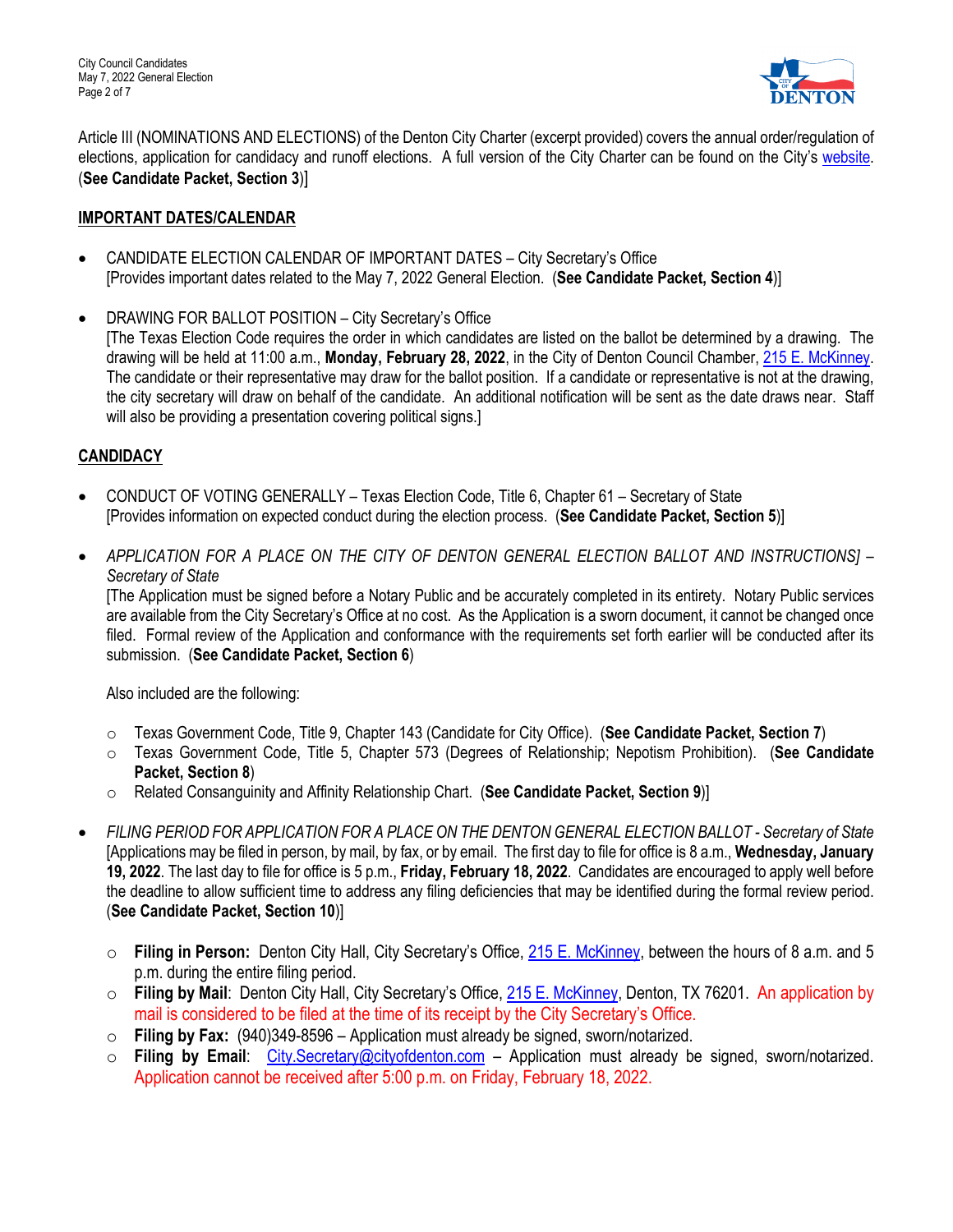City Council Candidates May 7, 2022 General Election Page 3 of 7



- *CODE OF FAIR CAMPAIGN PRACTICES (FORM CFCP) –* Secretary of State [Also *included* is Texas Election Code, Title 15, Chapter 258 (Fair Campaign Practices). THIS FORM IS STRICTLY VOLUNTARY. The Texas Election Code encourages every candidate subscribe to the Code of Fair Campaign Practices. This form may be submitted at any time. (**See Candidate Packet, Section 11**)]
- *CITY OF DENTON CODE OF ELECTION ETHICS –* City Secretary's Office [The Denton Code of Election Ethics fosters truthful, fair and open campaigns for public office. While candidates are encouraged to subscribe to this Code of Election Ethics, acceptance is voluntary. This form may be submitted at any time. (**See Candidate Packet, Section 12**)]
- *FIRST STEPS FOR CANDIDATES RUNNING FOR A CITY OFFICE –* Texas Ethics Commission [This is an at-a-glance guide on certain requirements of filing for candidacy and applicability of reporting requirements. (**See Candidate Packet, Section 13**)]

# **CAMPAIGN TREASURER**

- *APPOINTMENT OF A CAMPAIGN TREASURER BY A CANDIDATE (FORM CTA) AND INSTRUCTION GUIDE –* Texas Ethics Commission [This form must be filed *BEFORE* any funds can be collected or expended for campaign purposes, or at the time of filing for candidacy, whichever comes first. Candidates may appoint themselves as their own campaign treasurer. (**See Candidate Packet, Sections 14 through 16**)]
- *AMENDMENT: APPOINTMENT OF A CAMPAIGN TREASURER BY A CANDIDATE (FORM ACTA) AND INSTRUCTION GUIDE –* Texas Ethics Commission [Also includes Texas Election Code, Title 15 Chapter 252 (Campaign Treasurer). A campaign treasurer or information contained in the original form filed may be changed at any time. Changes can only be made by using this form. Only the information being changed from the original CTA or previously filed ACTA should be noted on this form. (**See Candidate Packet, Sections 17 and 18**)]

# **POLITICAL ACTIVITY/CAMPAIGN CONTRIBUTIONS**

The City of Denton does not limit employees from publicly endorsing a candidate, placing a yard sign on private property, wearing or distributing campaign material, making financial contributions, or campaigning for a candidate, are permissible under City policy so long as those activities take place while the employee is off-duty and does not include the use of any City equipment or resources.

The Texas Election Code sets forth certain requirements for campaign contributions/expenditures. Important information is noted below.

# **CAMPAIGN FINANCE AND OTHER REPORTING REGULATIONS**

- *"GUIDE TO LOCAL FILING AUTHORITY'S DUTIES UNDER THE CAMPAIGN FINANCE LAW"* Texas Ethics Commission [Explains the responsibilities of the City Secretary's Office under the Texas campaign finance law. In summary, this office is required to make forms available, accept certain filings but does not regulate the content of those filings and is not required to remind filers of reporting deadlines. (**See Candidate Packet, Section 19**)]
- *"A BRIEF OVERVIEW OF THE TEXAS ETHICS COMMISSION AND ITS DUTIES" –* Texas Ethics Commission [Provides information on the forms mandated and administered by the Texas Ethics Commission and outlines their area of authority. (**See Candidate Packet, Section 20**)]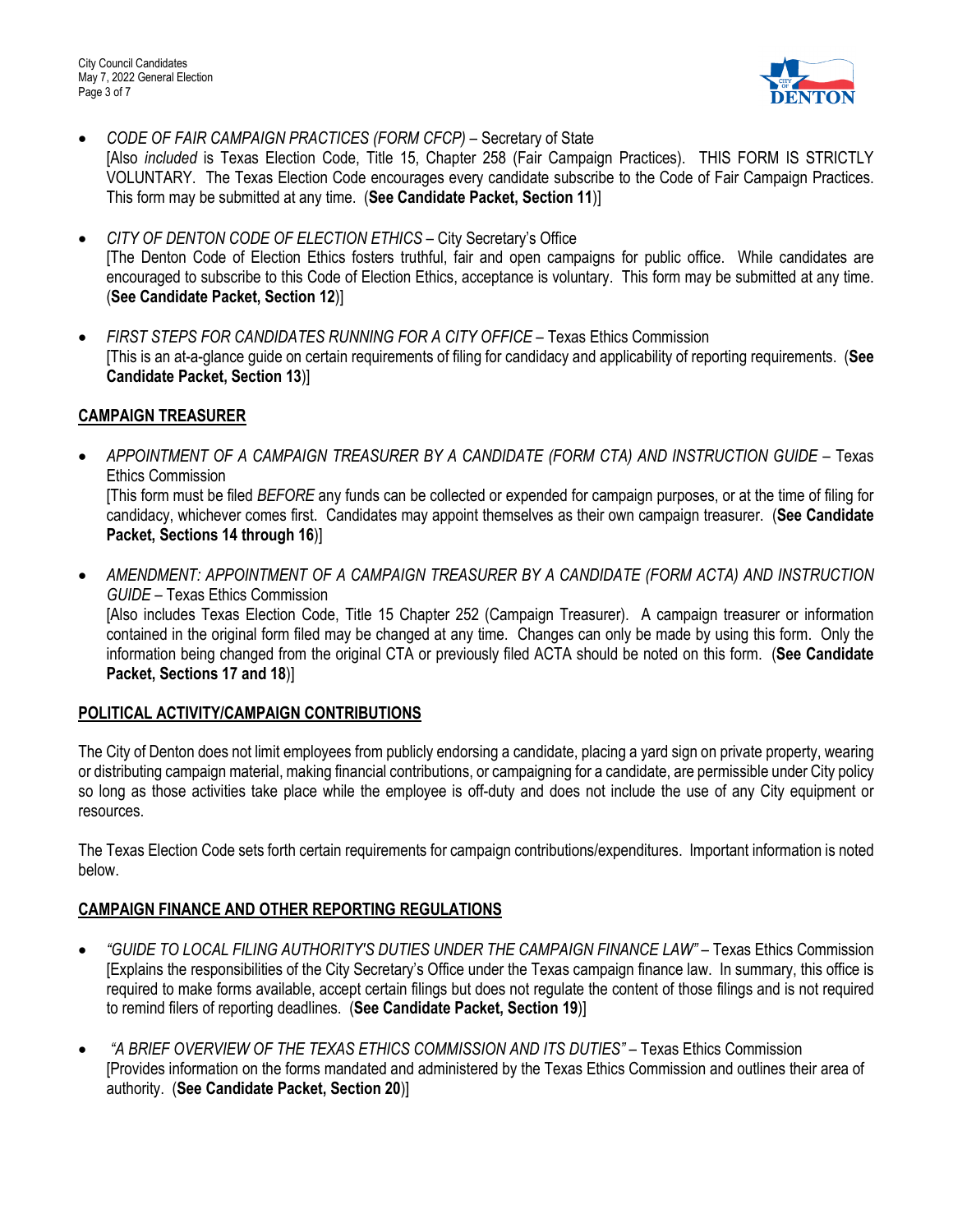

- *CAMPAIGN FINANCE GUIDE FOR CANDIDATES AND OFFICEHOLDERS WHO FILE WITH LOCAL FILING AUTHORITIES –* Texas Ethics Commission [This guide helps candidates gain a better understanding as to the reporting requirements for campaign finance reports. (**See Candidate Packet, Section 21**)]
- *2022 FILING SCHEDULE FOR REPORTS DUE IN CONNECTION WITH ELECTIONS HELD ON UNIFORM ELECTION DATES –* Texas Ethics Commission [This schedule outlines filing deadlines for campaign finance reporting as related to the May 7, 2022 General Election. It also notes deadlines for semi-annual reports required to be filed depending on when the original Campaign Treasurer Appointment (CTA) form was filed. (**See Candidate Packet, Section 22**)]
- *REGULATING POLITICAL FUNDS AND CAMPAIGNS – Texas Election Code, Title 15, Chapter 251, General Provisions* Texas Ethics Commission [Requirements on political fund expenditures and submittal of campaign finance reports. (**See Candidate Packet, Section 23**)]
- *RESTRICTIONS ON CONTRIBUTIONS AND EXPENDITURES –* Texas Election Code, Title 15, Chapter 253 Texas Ethics **Commission**

[Restrictions relative to political fund expenditures and submittal of campaign finance reports. (**See Candidate Packet, Section 24**)]

- *POLITICAL REPORTING –* Texas Election Code, Title 15, Chapter 254 Texas Ethics Commission [Requirements on political fund expenditures and submittal of campaign finance reports and the contents of those reports. Most candidates will be required to file at least two Title 15 reports although those involved in a runoff election will have to file an additional report. Candidates will be required to file semiannual report(s) until a **DESIGNATION OF FINAL REPORT**  form is filed. However, filing of a Candidate/Officeholder Report of Unexpended Contributions may still be required.
	- o The **30TH DAY BEFORE GENERAL ELECTION (Thursday, April 7, 2022 due date at 5 p.m.)** report covers the period beginning on the day a campaign treasurer was appointed or the first day after the period covered by the last required report, as applicable, and continuing through the 40th day before the election (Monday, March 28, 2022).
	- o The **8TH DAY BEFORE GENERAL ELECTION (Friday, April 29, 2021 due date at 5 p.m.)** report covers the period beginning on the 39th day before the election (Tuesday, March 29, 2022) and continuing through the 10th day before the election (Wednesday, April 27, 2022).
	- o The **8TH DAY BEFORE RUNOFF ELECTION (Friday, June 10, 2022, due date at 5 p.m.)** report covers the period beginning the day after the last day covered in the 8<sup>th</sup> Day Before General Election report (Thursday, April 28, 2022) and continuing through the 10th day before runoff election day (Wednesday, June 8, 2022). This information is tentatively based on the expectation the runoff election will be held Saturday, June 18, 2022, which is subject to change at this point.

NOTE: Candidates will be notified if the runoff election changes once/if notified by Denton County.

Carefully read the Election Code requirements and the Texas Ethics Commissions' instructions included with report forms to ensure all required reports are timely/accurately filed. Submission deadlines and reporting periods applicable to each filing are further outlined in the Candidate Calendar provided in this packet. (**See Candidate Packet, Section 25**)]

• *CANDIDATE/OFFICEHOLDER CAMPAIGN FINANCE REPORT/FINAL REPORT (FORMS C/OH and C/OH-FR) AND INSTRUCTION GUIDE –* Texas Ethics Commission

[These provide the schedules and instructions on applicable contributions and expenditures reported on running a campaign*.*  All reports are filed with the City Secretary's Office. It is important candidates understand the importance of adhering to reporting requirements. Questions or complaints regarding filed reports must be directed to the Texas Ethics Commission.

 $\circ$  This section includes Form C/OH-FR (last page). Filing this form terminates the campaign treasurer appointment but will not necessarily end the requirement to file campaign finance reports. Further, the form now provides the option of filling out the "Unsworn Declaration" section in lieu of getting the form notarized. (**See Candidate Packet, Sections 26 and 27**)]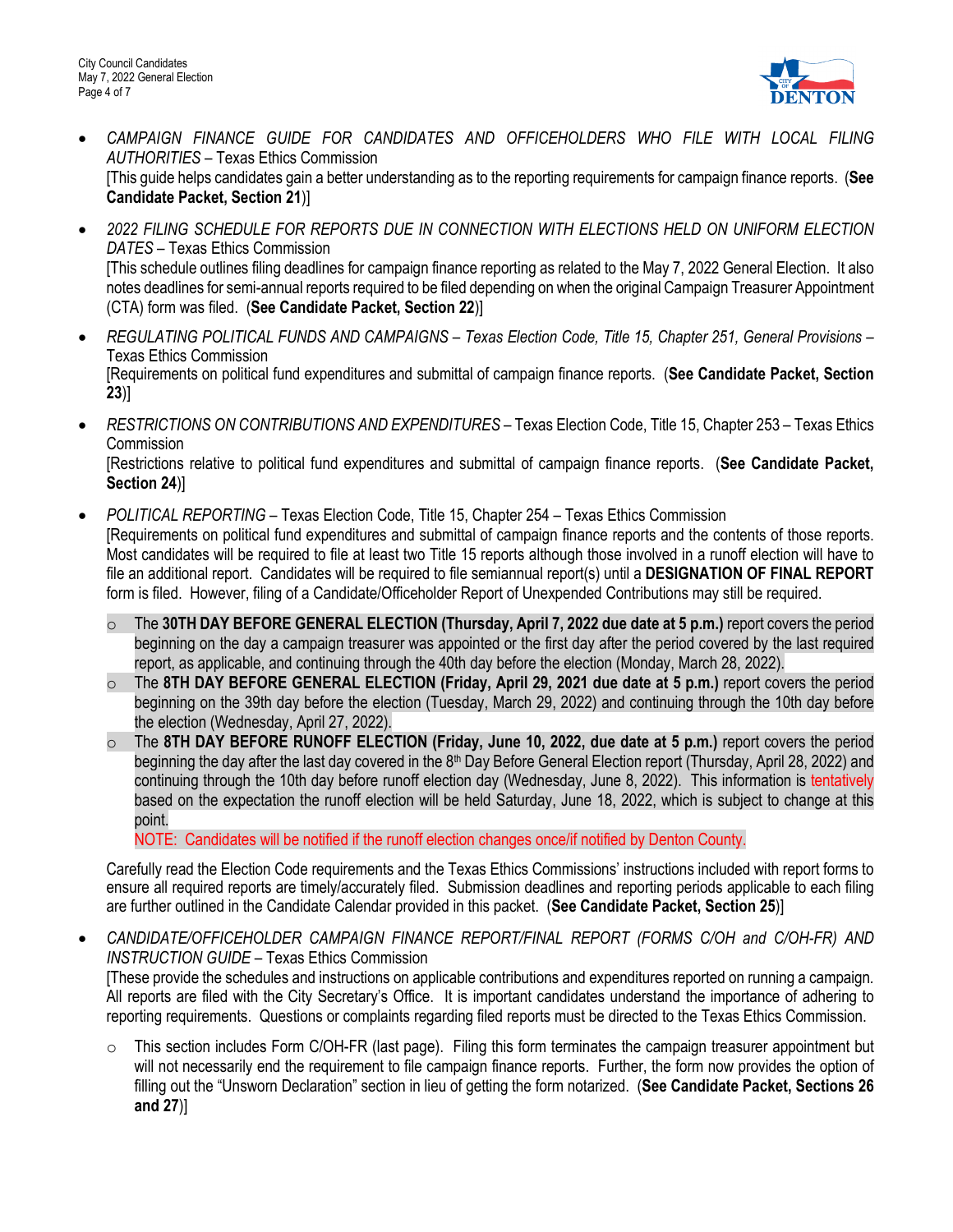

- *CORRECTION/AMENDMENT AFFIDAVIT FOR CANDIDATE/OFFICEHOLDER (FORM COR-C/OH) AND INSTRUCTION GUIDE –* Texas Ethics Commission [This form allows corrections to previously filed reports. The affidavit must identify the information being changed. (**See Candidate Packet, Section 28**)]
- *CANDIDATE/OFFICEHOLDER REPORT OF UNEXPENDED CONTRIBUTIONS (FORM C/OH-UC) AND INSTRUCTION GUIDE –* Texas Ethics Commission [If the candidate had unexpended political contributions, interest, assets, or other money earned from political contributions at the time a final report is/was filed, this report is required annually. This report is required until a report of the final disposition of unexpended contributions has been filed. (**See Candidate Packet, Sections 29 and 30**)]

# **PERSONAL FINANCIAL STATEMENT**

Candidates are required to file a Personal Financial Statement (Form PFS). The form, instruction guide, hints and regulations are provided. Officeholders and candidates holding or running for an elected office in municipalities with populations of 100,000 or more are required to file this form. **The** *candidate's deadline* **for filing the PFS is 5 p.m., Thursday, March 10, 2022, if filing in person and 11:59 p.m. if filing electronically with the City Secretary's Office at Denton City Hall, 215 E. McKinney. It is important you utilize the form provided with the candidate packet to ensure you use the most current form provided by the State. The reporting period is January 1, 2022 through December 31, 2022.** (**See Candidate Packet, Sections 31 through 34**)]

# **POLITICAL ADVERTISING**

The City of Denton, State of Texas and Texas Department of Transportation (TxDOT) set forth certain requirements/restrictions on political signs on residential property and public rights-of-way. See below:

- DENTON CODE OF ORDINANCES CHAPTER 33 Signs and Advertising Devices[, Section 33.16.3](https://library.municode.com/tx/denton/codes/code_of_ordinances?nodeId=SPBLADECO_CH33SIADDE_S33-16TESI) Denton Development Services, Zoning Compliance Division [Requires that political signs in residential neighborhoods cannot exceed a size of thirty-six (36) square feet and be more than eight (8) feet high. The City of Denton prohibits the placement of political signs in the City public right-of-way, as this is a public safety issue. (**See Candidate Packet, Sections 35 and 36)**]
- *"A SHORT GUIDE TO THE PROHIBITION AGAINST USING POLITICAL SUBDIVISION RESOURCES FOR POLITICAL ADVERTISING IN CONNECTION WITH AN ELECTION" –* Texas Ethics Commission [Provides information relative to the prohibition of using City resources for political advertising for the general/special/runoff elections. (**See Candidate Packet, Section 37**)]
- *"POLITICAL ADVERTISING: WHAT YOU NEED TO KNOW" –* Texas Ethics Commission [Outlines state-mandated disclosures/notices on political advertising. (**See Candidate Packet, Section 38**)]
- *REGULATING POLITICAL ADVERTISING AND CAMPAIGN COMMUNICATIONS – Texas Election Code, Title 15, Chapter 255 –* Secretary of State [Outlines legal requirements/restrictions on political advertising. **Section 255.007 of the Texas Election Code** requires the following notice be written on each political advertising sign:

"NOTICE: IT IS A VIOLATION OF STATE LAW (CHAPTERS 392 AND 393, TRANSPORTATION CODE), TO PLACE THIS SIGN IN THE RIGHT-OF-WAY OF A HIGHWAY" (**See Candidate Packet, Section 39**)]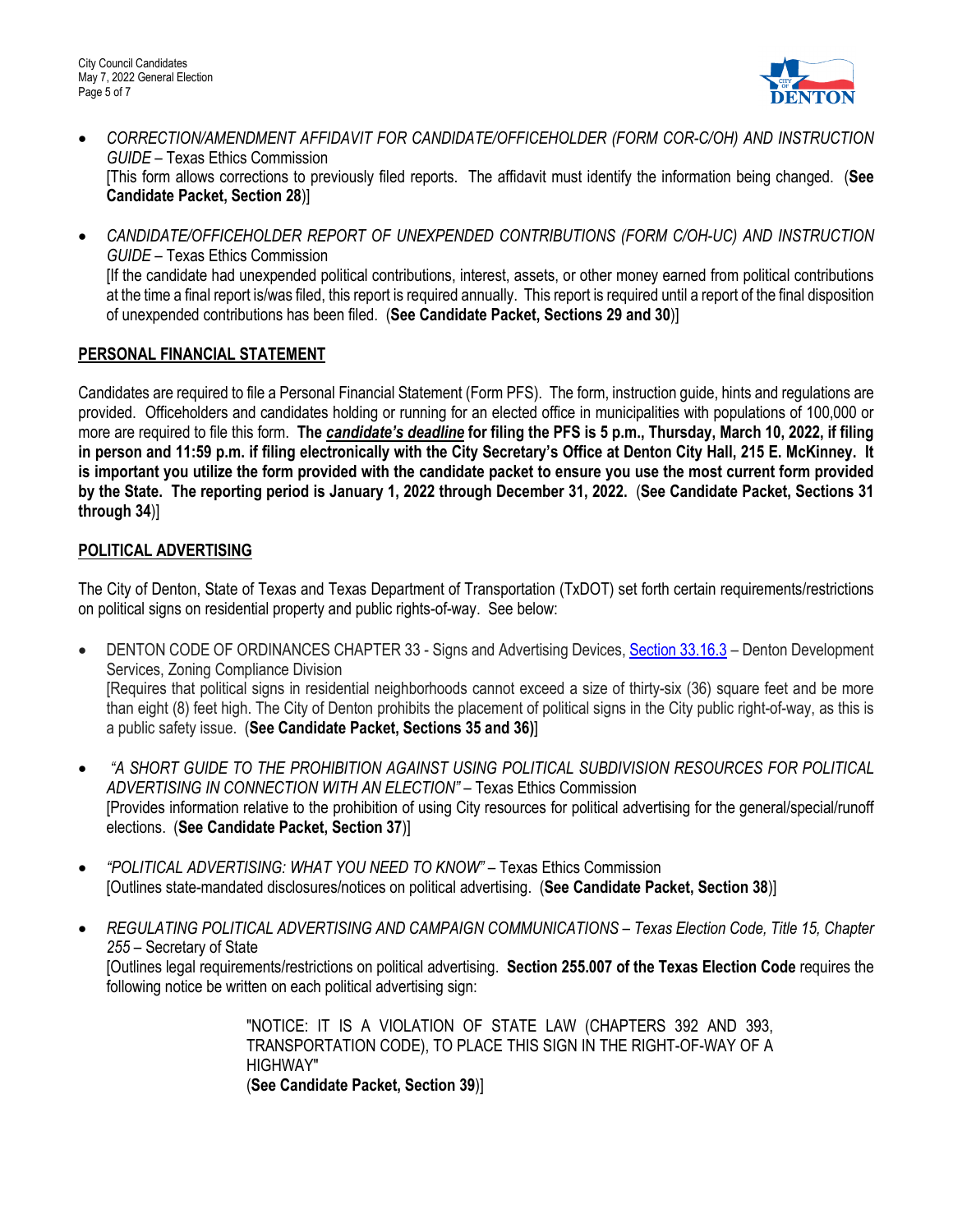City Council Candidates May 7, 2022 General Election Page 6 of 7



- POLITICAL SIGNS Texas Department of Transportation (TxDOT) [Regulates the placement of political signs on state highways. (**See Candidate Packet, Sections 40**)
- *CAMPAIGN SIGNS –* TxDOT [Addresses TxDOT's role and enforcement for wrongfully placing campaign signs on right of ways, trees, telephone poles, traffic signs and private property. (**See Candidate Packet, Section 41**)]

# **POLL WATCHERS AND INSPECTORS**

- *APPOINTMENT OF POLL WATCHER BY CANDIDATE ON THE BALLOT OR DECLARED WRITE-IN CANDIDATE AND POLL WATCHER'S GUIDE AND INSTRUCTIONS* – Secretary of State [Also includes Texas Election Code, Title 3, Chapter 33 (Watchers). THIS IS STRICTLY OPTIONAL. However, should a poll watcher be appointed, they should be provided a copy of the Watcher's Guide to ensure an understanding of their responsibilities and limitations that apply to this appointment. (**See Candidate Packet, Sections 42 through 44**)]
- *STATE INSPECTORS – TEXAS ELECTION CODE, TITLE 3, CHAPTER 34 –* Secretary of State [THIS IS STRICTLY OPTIONAL. A request may be submitted to the Secretary of State for state inspectors' observation of activities within polling locations for Election Day (May 7, 2022). The request can be made on the form provided in this packet and must be fully executed before submitting it to the Secretary of State. The due date to submit the form is no later than the fourth business day before the election in which inspectors are requested (Tuesday, May 3, 2022). (**See Candidate Packet, Sections 45 and 46**)]

# **CANDIDATE INFORMATION IS PUBLIC INFORMATION**

All information a candidate files with the City Secretary's Office in relation to candidacy or election to public office becomes a public record at time of filing and is provided in accordance with the Texas Public Information Act.

#### **IMPORTANCE OF UPDATED CONTACT INFORMATION**

The mailing address indicated on the Application for a Place on the General Election Ballot, Campaign Treasurer Appointment, or Amendment of Campaign Treasurer will be used to notify candidates about election related matters. It is important candidates notify this office of any contact information change(s).

# **CONTACT INFORMATION**

| City Secretary's Office                                                     |              |  |  |
|-----------------------------------------------------------------------------|--------------|--|--|
| • Rosa Rios, City Secretary, City of Denton                                 | 940-349-8309 |  |  |
| Rosa.Rios@cityofdenton.com                                                  |              |  |  |
| • Jesus (Jesse) Salazar, Deputy City Secretary, City of Denton 940-349-7735 |              |  |  |
| Jesus.Salazar@cityofdenton.com                                              |              |  |  |
| • Cathy Welborn, Assistant City Secretary, City of Denton                   | 940-349-8304 |  |  |
| Cathy.Welborn@cityofdenton.com                                              |              |  |  |
| Denton Development Services, Zoning Compliance Division                     |              |  |  |
| • Caleb Norris, Zoning Compliance Division                                  | 940-349-7454 |  |  |
| Caleb.Norris@cityofdenton.com                                               |              |  |  |
| Justin James, Zoning Compliance Division<br>$\bullet$                       | 940-349-7457 |  |  |
| Justin.James@cityofdenton.com                                               |              |  |  |
| <b>Denton County Elections Department</b><br>$\bullet$                      | 940-349-3200 |  |  |
| www.votedenton.com/                                                         |              |  |  |
| Secretary of State, Elections Division<br>$\bullet$                         | 800-252-8683 |  |  |
| www.sos.state.tx.us<br>$\bullet$                                            |              |  |  |